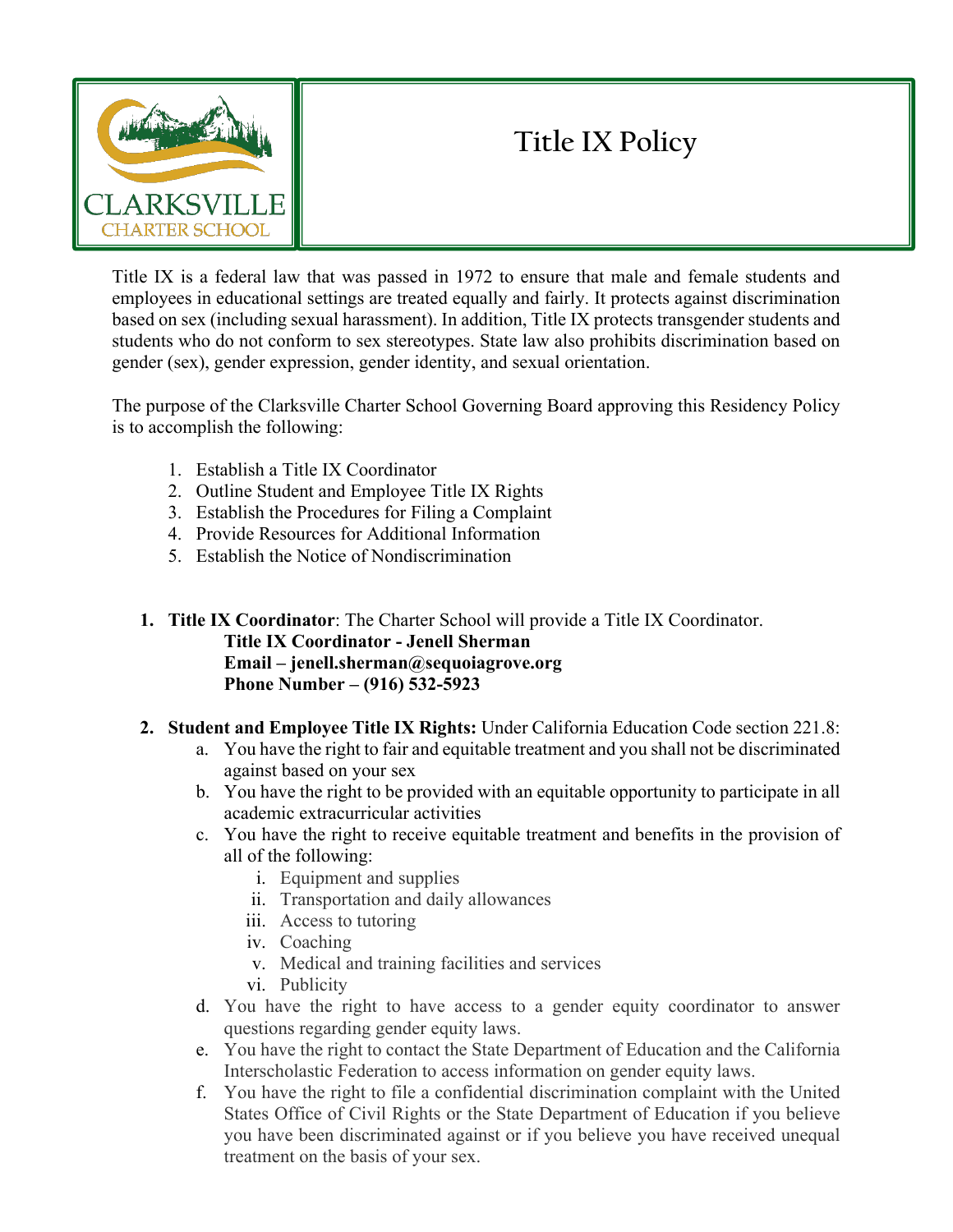- g. You have the right to pursue civil remedies if you have been discriminated against.
- h. You have the right to be protected against retaliation if you file a discrimination complaint.
- **3. Filing a Complaint:** If you feel you were discriminated against in violation of Title IX, please contact the Title IX Coordinator. It is the coordinator's primary responsibility to ensure the Charter School complies with the requirements of Title IX.
- **4. How the School Investigates a Complaint:** Within 60 days from the date of receipt of the complaint, the School shall conduct and complete an investigation of the complaint and prepare a written decision. During this process, the person responsible for the filing of the complaint is to be given the opportunity to provide evidence that person believes supports the allegations. Complaints pertaining to Title IX issues should be filed by using the School's Uniform Complaint Procedures and those procedures will be followed to resolve the complaint.

You may also file a complaint of discrimination with the US Department of Education Office for Civil Rights ("OCR").

**5. How do I file a complaint of discrimination with the US Department of Education Office for Civil Rights ("OCR")?**

You may contact an OCR enforcement office at <https://www2.ed.gov/about/contacts/gen/index.html> to obtain a complaint form or you may file a discrimination complaint by using the on-line complaint form found at [https://www2.ed.gov/about/offices/list/ocr/complaintintro.html.](https://www2.ed.gov/about/offices/list/ocr/complaintintro.html)

#### **What do I need to include in my complaint?**

You should let us know which school, college or other institution you are complaining about, the person(s) who has been discriminated against, when the discrimination occurred, and you should sign and date the letter and let us know how we can reach you by phone and letter so that we can contact you. If filing on-line, you will still need to provide an original signature by mail, which may be done by printing and mailing a "Consent Form" linked from the bottom of the on-line complaint form.

## **How soon after the discrimination do I need to file?**

You need to file your complaint within 180 calendar days after the discrimination. There are certain limited circumstances that allow our agency to grant a waiver. If you need more information about your situation, contact the OCR responsible for the state in which the institution is located by using<https://ocrcas.ed.gov/contact-ocr> .

#### **How promptly will OCR respond to my complaint?**

OCR will promptly acknowledge receiving your complaint and will contact you by letter or telephone to let you know whether we will proceed further with your complaint.

#### **What is OCR's role during the complaint process?**

OCR's role is to be a neutral fact-finder and to promptly resolve complaints. OCR has a variety of options for resolving complaints, including facilitated resolutions and investigations. OCR does not act as an advocate for either party during the process.